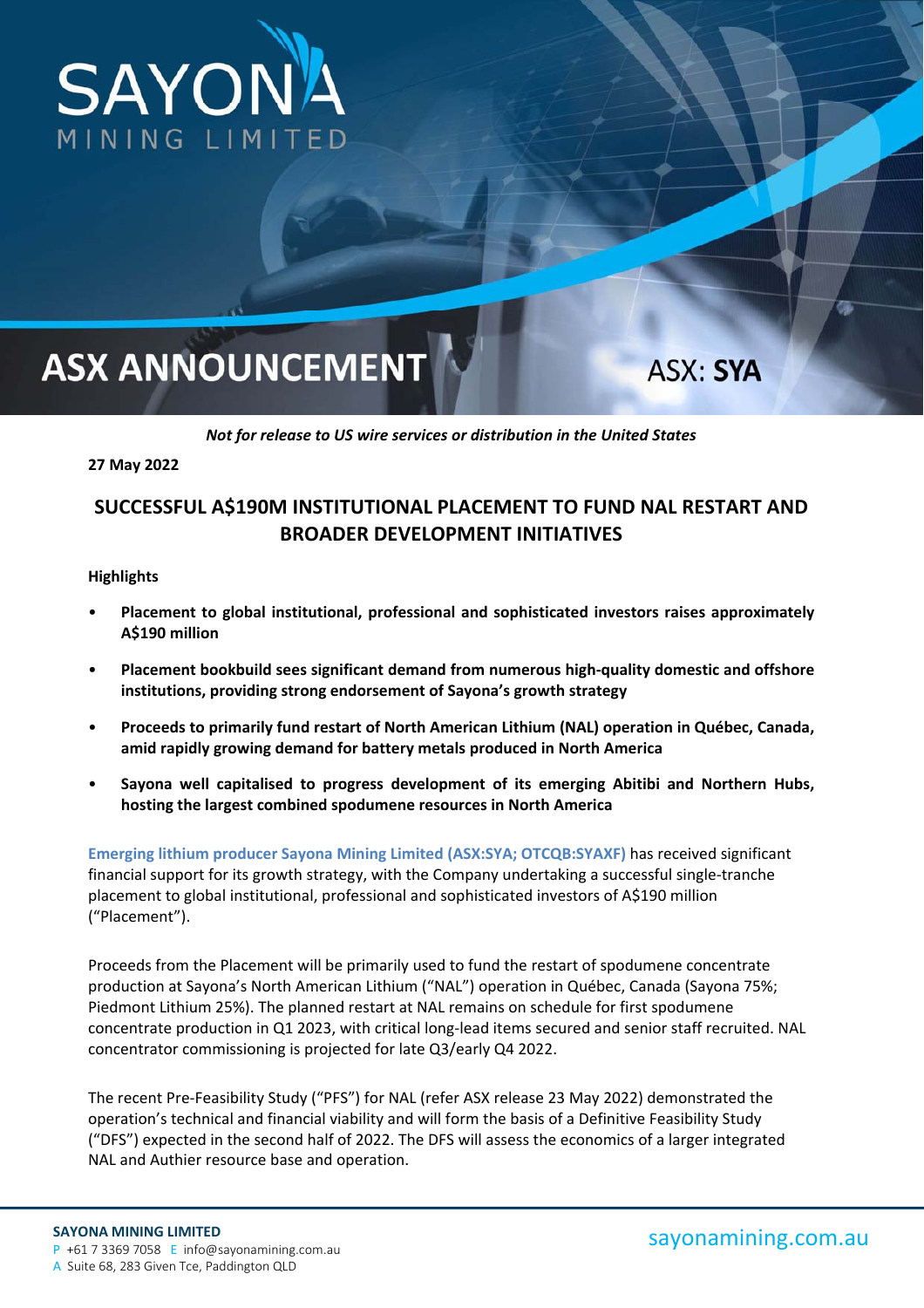

The Placement has provided Sayona with considerable balance sheet strength as the Company rapidly develops its leading lithium resource base in North America, amid escalating demand from the electric vehicle and clean energy revolution. Sayona is also assessing the viability of a lithium hydroxide or carbonate plant at NAL, allowing for increased value‐add to the operation and supporting the Québec Government's battery strategy.

In addition to the proposed NAL restart, the Placement will also provide strategic funding for Sayona to expand and grow its highly strategic Northern Hub resource base. The Northern Hub's prospectivity is highlighted by the recent drilling discovery at the Company's Moblan Lithium Project (refer ASX release 26 April 2022).

### **Use of Proceeds**

Proceeds from the Placement will be applied to:

- NAL refurbishment and studies (A\$100m)
- Authier development (A\$35m)
- Moblan evaluation and Feasibility Study update (A\$25m)
- Exploration and project evaluation (A\$15m)
- Working capital and offer costs (A\$15m).

Sayona's Managing Director, Brett Lynch commented: "*This Placement is a major vote of confidence in our ability to transform NAL into a sustainable and profitable producer of key battery metals.* 

*"I would like to thank all our investors, both existing and new, for backing Sayona as we advance towards becoming the first local producer of spodumene in North America and ultimately moving downstream to capture even greater value‐add from our expanding lithium resource base."* 

### **Placement Details**

Sayona has received firm commitments to raise A\$190 million (before costs) through the issue of 1,054,406,346 new fully paid ordinary shares ("New Shares") at an issue price of A\$0.18 per New Share. The issue price of the New Shares represents a 12.2% discount to the last closing price on 24 May 2022. The New Shares issued through the Placement will be issued under the Company's placement capacity pursuant to ASX Listing Rule 7.1.

The New Shares are expected to settle on Wednesday 1 June 2022 and be issued and commence trading on the ASX on a normal basis on Thursday 2 June 2022. New Shares issued under the Placement will rank equally with existing shares on issue.

Canaccord Genuity (Australia) and Petra Capital acted as Joint Lead Managers and Bookrunners to the Placement. Desjardins Capital Markets and Jett Capital Advisors acted as Co‐Managers to the Placement.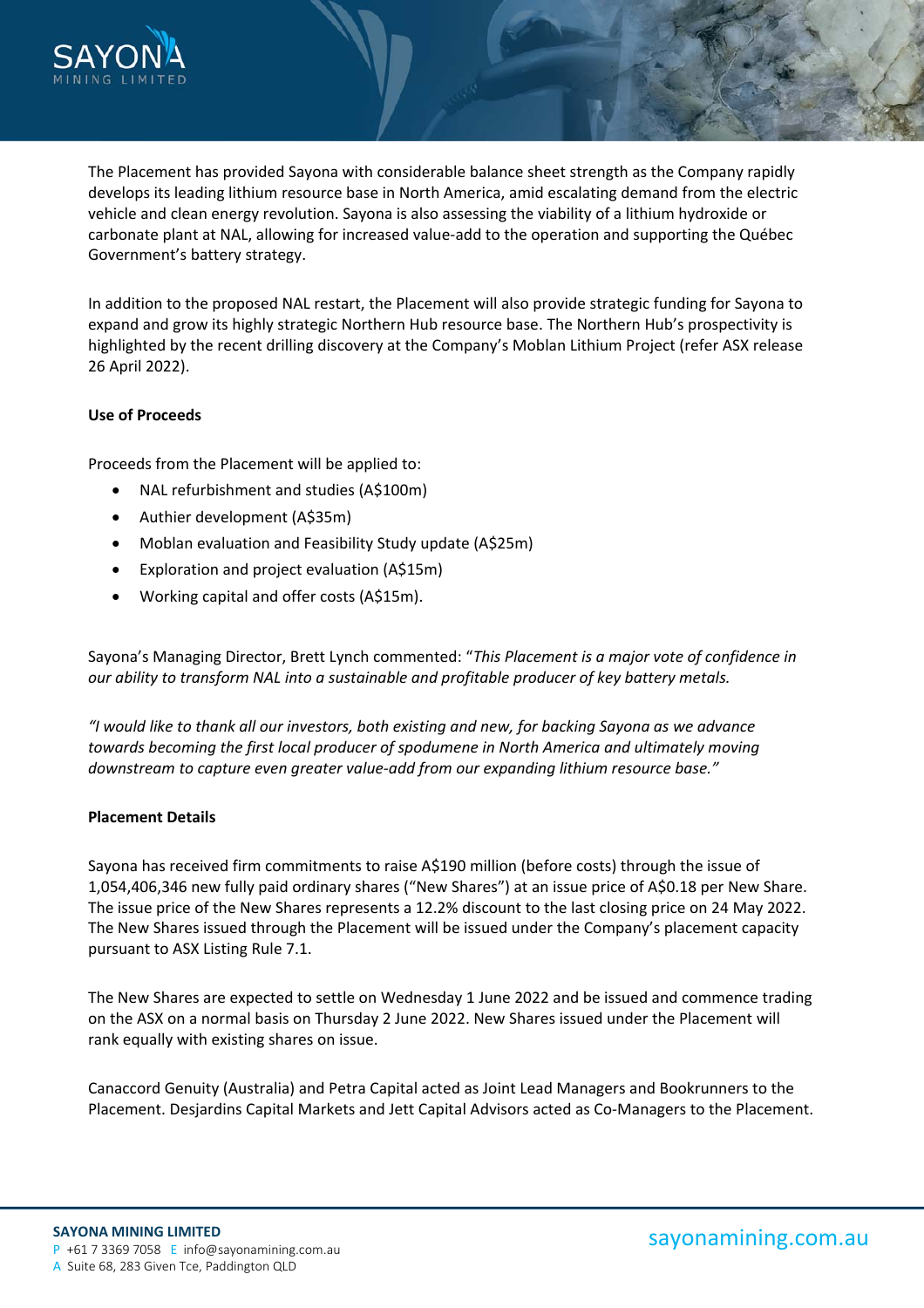

Further details of the equity raising are set out in the Company's investor presentation lodged with the ASX. The investor presentation contains important information, including key risks of investing in Sayona and foreign selling restrictions with respect to the Placement.

Issued on behalf of the Board.

For more information, please contact: *For media queries, please contact:* **For media queries, please contact:** 

Managing Director **Managing Director** *Managing Director Republic PR* Email: info@sayonamining.com.au Ph: +61 (0)407 112 623

**Brett Lynch Anthony Fensom**  Email: anthony@republicpr.com.au

#### **About Sayona Mining**

Sayona Mining Limited is an emerging lithium producer (ASX:SYA; OTCQB:SYAXF), with projects in Québec, Canada and Western Australia.

In Québec, Sayona's assets comprise North American Lithium together with the Authier Lithium Project and its emerging Tansim Lithium Project, supported by a strategic partnership with American lithium developer Piedmont Lithium Inc. (Nasdaq:PLL; ASX:PLL). Sayona also holds a 60% stake in the Moblan Lithium Project in northern Québec.

In Western Australia, the Company holds a large tenement portfolio in the Pilbara region prospective for gold and lithium. Sayona is exploring for Hemi-style gold targets in the world-class Pilbara region, while its lithium projects are subject to an earn‐in agreement with Morella Corporation (ASX:1MC).

For more information, please visit us at **www.sayonamining.com.au**

### **Forward‐looking statements**

This announcement contains "forward looking statements" concerning the financial condition, results of operations and business of Sayona. All statements other than statements of fact or aspirational statements, are or may be deemed to be "forward looking statements". Often, but not always, forward looking statements can generally be identified by the use of forward looking words such as "may", "will", "expect", "intend", "plan", "estimate", "anticipate", "continue", "outlook", and "guidance", or other similar words and may include, without limitation, statements regarding plans, strategies and objectives of management, future or anticipated production or construction commencement dates and expected costs, resources or reserves, exploration results or production outputs. Forward looking statements are statements of future expectations that are based on management's current expectations and assumptions and known and unknown risks and uncertainties that could cause the actual results, performance or events to differ materially from those expressed or implied in these statements. These risks include, but are not limited to price fluctuations, actual demand, currency fluctuations, drilling and production results, resource and reserve estimates, loss of market, industry competition, environmental risks, physical risks, legislative, fiscal and regulatory developments, economic and financial market conditions in various countries and regions, political risks, project delay or advancement, approvals and cost estimates.

#### **SAYONA MINING LIMITED**

P +61 7 3369 7058 E info@sayonamining.com.au A Suite 68, 283 Given Tce, Paddington QLD